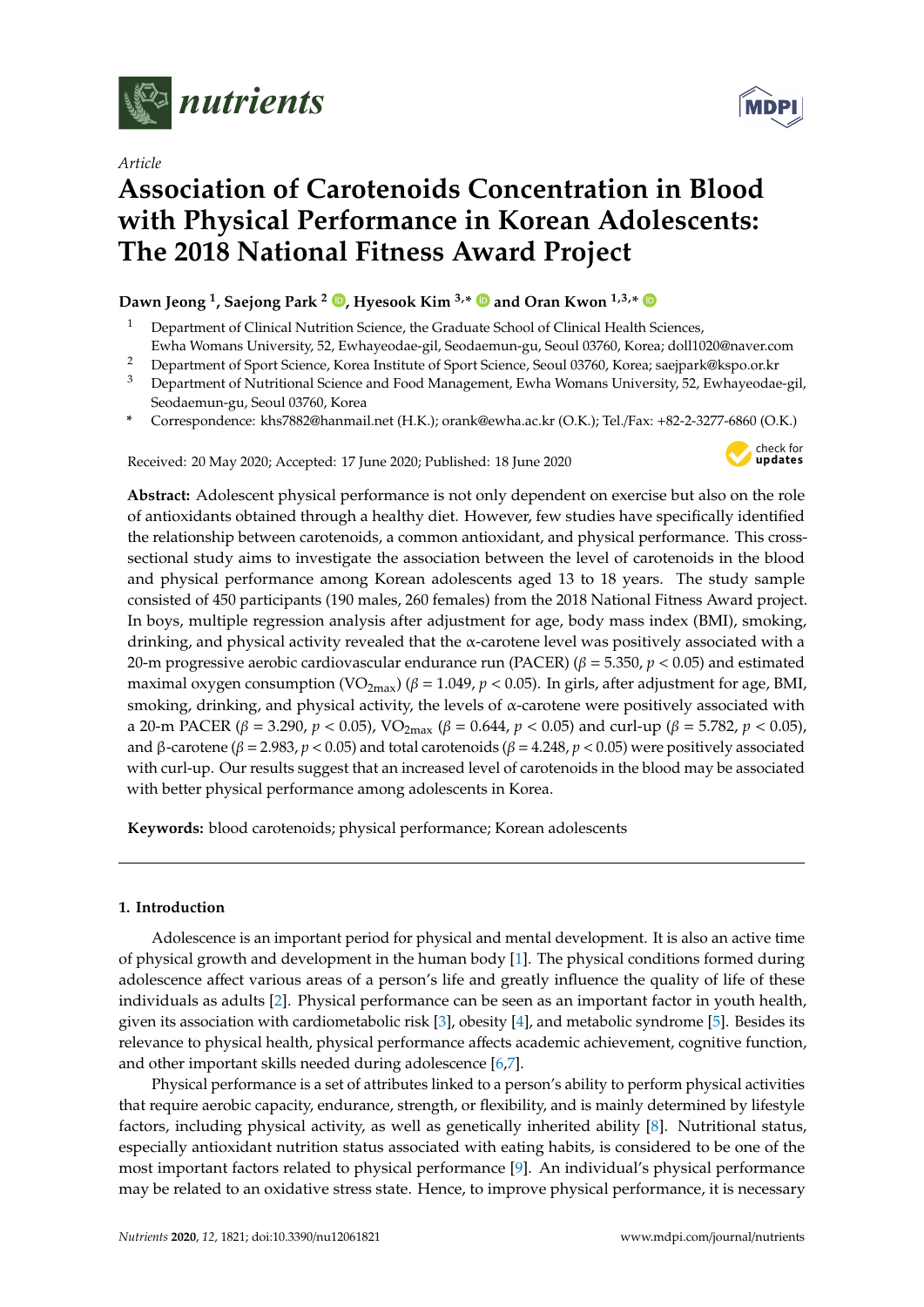to increase the antioxidant state. Physical activity such as exercise increases endogenous antioxidant capacity [\[10\]](#page-9-9), and the consumption of antioxidant substances through foods, such as fruits and vegetables, can increase the exogenous antioxidant capacity [\[11\]](#page-9-10). A study conducted in Spain revealed that blood levels of most antioxidant vitamins, such as vitamin C,  $\alpha$ -tocopherol, and β-carotene, were positively associated with cardiorespiratory and muscular fitness [\[12\]](#page-9-11).

Carotenoids are pigments found in nearly all colored fruits and green leafy vegetables. Nearly 600 different types exist in nature [\[13\]](#page-9-12), and only about 50 carotenoids are found in a typical human diet [\[14\]](#page-9-13). Humans do not synthesize carotenoids. Instead, carotenoids must be ingested in food or via supplementation. Only 20 carotenoids have been found in human tissues and blood samples, with β-carotene, β-cryptoxanthin, lutein, zeaxanthin, and lycopene generally being the most abundant [\[15\]](#page-9-14). Carotenoids have been associated with various health benefits, and, mechanistically, the primary benefits of carotenoids can be explained by their antioxidant potential [\[16\]](#page-9-15). Several lines of evidence highlight that carotenoids can decrease oxidative stress [\[16](#page-9-15)[–19\]](#page-9-16).

Although carotenoids appear to be associated with lowering oxidative stress and possibly improve physical performance, to the best of our knowledge, studies on the relationship between carotenoid level and physical performance are still insufficient. Such information would aid health and nutrition promotion among people. There have also been few studies examining such associations during adolescence, a critical period considering that the physical performance level in adolescence can affect post-adult diseases. Therefore, in this cross-sectional study, we evaluated the association between the carotenoid levels in the blood and physical performance in adolescents aged 13–18 years.

#### **2. Materials and Methods**

#### *2.1. Study Population*

This cross-sectional study was performed based on the National Fitness Award project 2018 for adolescents in South Korea. The National Fitness Award project is a large-scale national project currently managed by 21 centers [\[20\]](#page-9-17). The Korea Institute of Sports Science has been conducting this project for youth, adults, and seniors since 2012 with the support of the Ministry of Culture, Sports, and Tourism to promote health by exercise, physical, and sporting activities in daily life. Among a total of 559 adolescents aged 13–18 years, we excluded participants who (1) had no analysis on carotenoid levels by drawing blood (*n* = 57); (2) were missing data on covariates (*n* = 30); and (3) had no data on their physical performance (*n* = 22), such as handgrip strength, a 20-m progressive aerobic cardiovascular endurance run (PACER), estimated maximum oxygen consumption (VO<sub>2max</sub>), curl-up, and sit-and-reach. Finally, the study sample included a total of 450 participants (190 men and 260 women) aged 13–18 years. This study received approval from the Institutional Review Board (IRB) of the Korea Institute of Sport Science, and Ewha Womans University. All individuals provided informed consent before enrollment.

#### *2.2. General Characteristics*

Study participants were interviewed by trained interviewers to obtain general information on health-related behaviors, including eating habits, smoking status, alcohol consumption, and physical activity. Current smokers were defined as participants who reported smoking more than one cigarette in the last month. Current drinkers were defined as participants who reported drinking more than one cup of alcohol in the last month. Physical activity was defined as engaging in at least one of the four intensity levels (high, moderate, cardio-intensive, and strength-intensive) at least once a week. Questions regarding eating habits focused on the consumption of breakfast, fruits, fast foods, and carbonated drinks, with "frequent consumption" being defined as eating the food once a month in recent times. Current drinkers and smokers were defined as consuming alcohol or smoking more than once a month in recent times.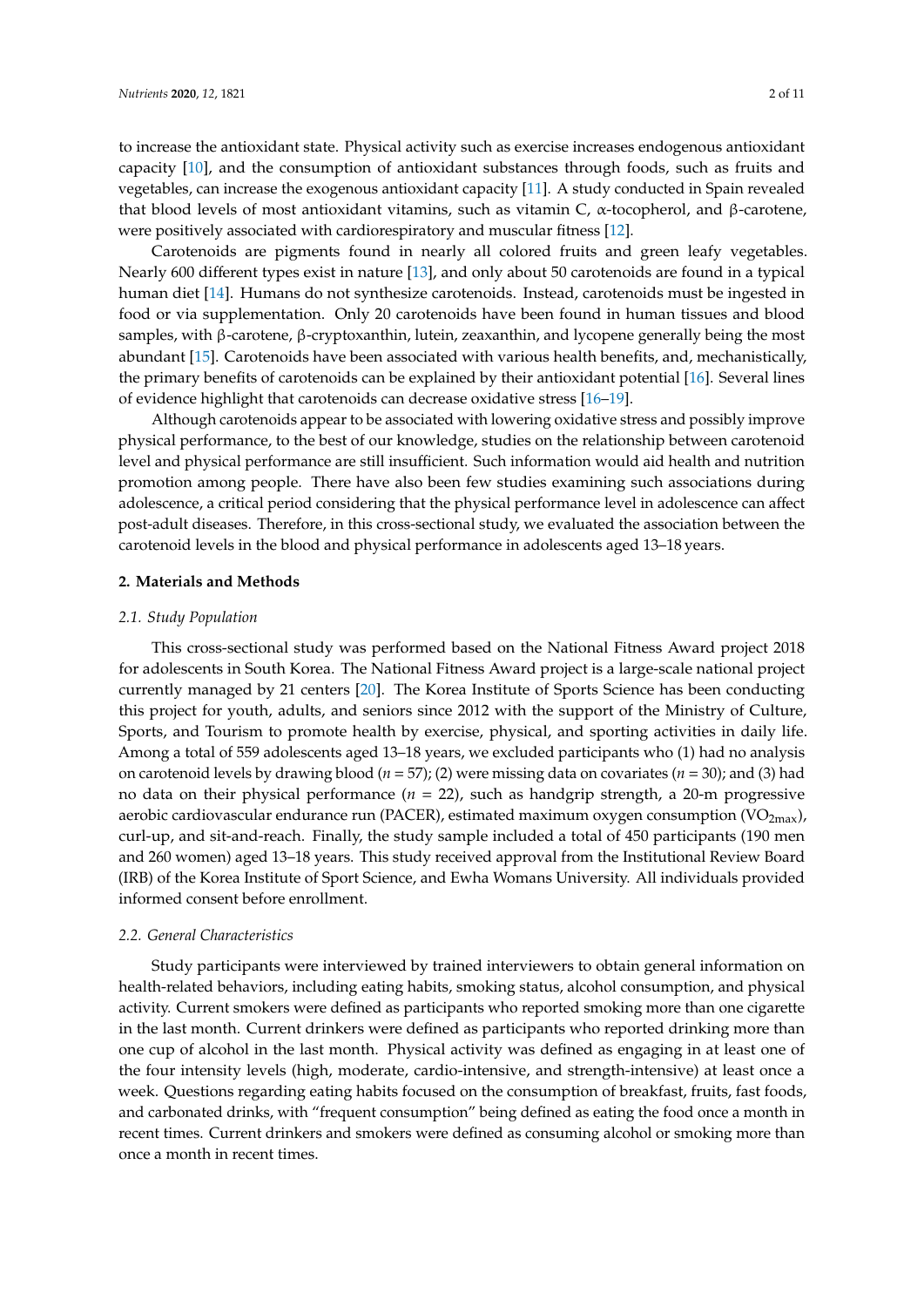#### *2.3. Measurement of Anthropometry*

Anthropometry parameters were measured by specialized medical staff. The standing height of the participant was measured to the nearest 0.1 cm by using a stadiometer (Seca, Seca Corporation, Columbia, MD, USA). Body weight was measured to the nearest 0.1 kg with an electronic weight scale (Inbody 720, Biospace, Seoul, Korea). Body mass index (BMI) was calculated as weight divided by the square of the height (kg m<sup>-2</sup>).

#### *2.4. Measurement of Blood Carotenoid Levels*

After the participants fasted for 8 h, blood samples were collected and plasma was obtained immediately by centrifugation at 3000 rpm for 3 min. The α-Carotene, β-carotene, β-cryptoxanthin, lutein, zeaxanthin, and lycopene were determined using an HPLC instrument (Shiseido Co., Ltd., Tokyo, Japan) equipped with a photodiode array (Shiseido Co. Ltd., Tokyo, Japan) and a YMC C30 column (5  $\mu$ M, 4.6  $\times$  250 mm; YMC Europe GmbH, Dinslaken, Germany). Total carotenoids (µmol L−<sup>1</sup> ) were calculated as the sum of α-carotene, β-carotene, β-cryptoxanthin, lutein, zeaxanthin, and lycopene.

#### *2.5. Assessment of Physical Performance*

All the parameters of physical performance were measured by certified health and fitness instructors. The assessment of physical performance for adolescents included the handgrip strength test, the 20-m PACER test, the  $VO_{2max}$  test, the curl-up test, and the sit-and-reach test. The National Fitness Award project test items for adolescents showed a high consistency, with reliability ranging from 0.87–0.99 [\[21\]](#page-9-18). The specific methods for physical performance assessments were as follows:

- 1. Handgrip strength (kg, %): Handgrip strength is a measure of muscular strength determined using a hand dynamometer (GRIP-D 5101, Takei, Niigata, Japan). Participants must hold the handle of the handgrip with the second finger. If the handle does not fit, it must be adjusted accordingly with the screw. Participants are asked to outstretch their arms and pull as hard as they can while keeping their body and arm at a 15◦ angle. Then, the hand dynamometer is held with maximum force. This position is maintained for 5 s. The grip force is measured twice, alternating between left and right, with the highest value recorded to the nearest 0.1 kg. Relative handgrip strength (%) is calculated by dividing the absolute handgrip strength (kg) by the participant's body weight (kg) and multiplying the number by 100.
- 2. The 20-m PACER (number of times): PACER is a method of measuring aerobic capacity. Each lane on the 20-m course is divided, and a line is marked at the end of 20 m with tape. At the "start" signal, the participants run across a 20-m distance before they hear the beep from the recorded compact disk (CD). The participants who reach the opposite line before the signal is sounded must wait for the signal to sound. When the signal sounds, the participant runs toward the end of the opposite line. If the line has not been reached before the tone, the participant may take one reverse run when the signal is sounded. However, if the line is not reached before the second beep, the participant will be eliminated. In the same way, before the second beep, the participant must continue to run accordingly until the line is not reached. The maximum number of runs for each participant is recorded.
- 3. Estimated VO<sub>2max</sub> (mL·kg<sup>-1</sup>·min<sup>-1</sup>): VO<sub>2max</sub> is the most accurate method for measuring cardiopulmonary endurance with maximum oxygen intake. However, due to  $VO<sub>2max</sub>$ 's equipment costs and vigorous measurements, PACER is the most widely used test for youth physical fitness tests. The estimated  $VO<sub>2max</sub>$  was calculated using a quadratic model based on the 20-m PACER measurement [\[22\]](#page-9-19).
- 4. Curl-up (number of times): The curl-up is a way to measure muscle endurance. First, participants must lie down with their back on the mat, knees bent, and their feet placed about 30 cm away from their hips. Both arms should be placed crosswise on the chest. With the feet fixed, participants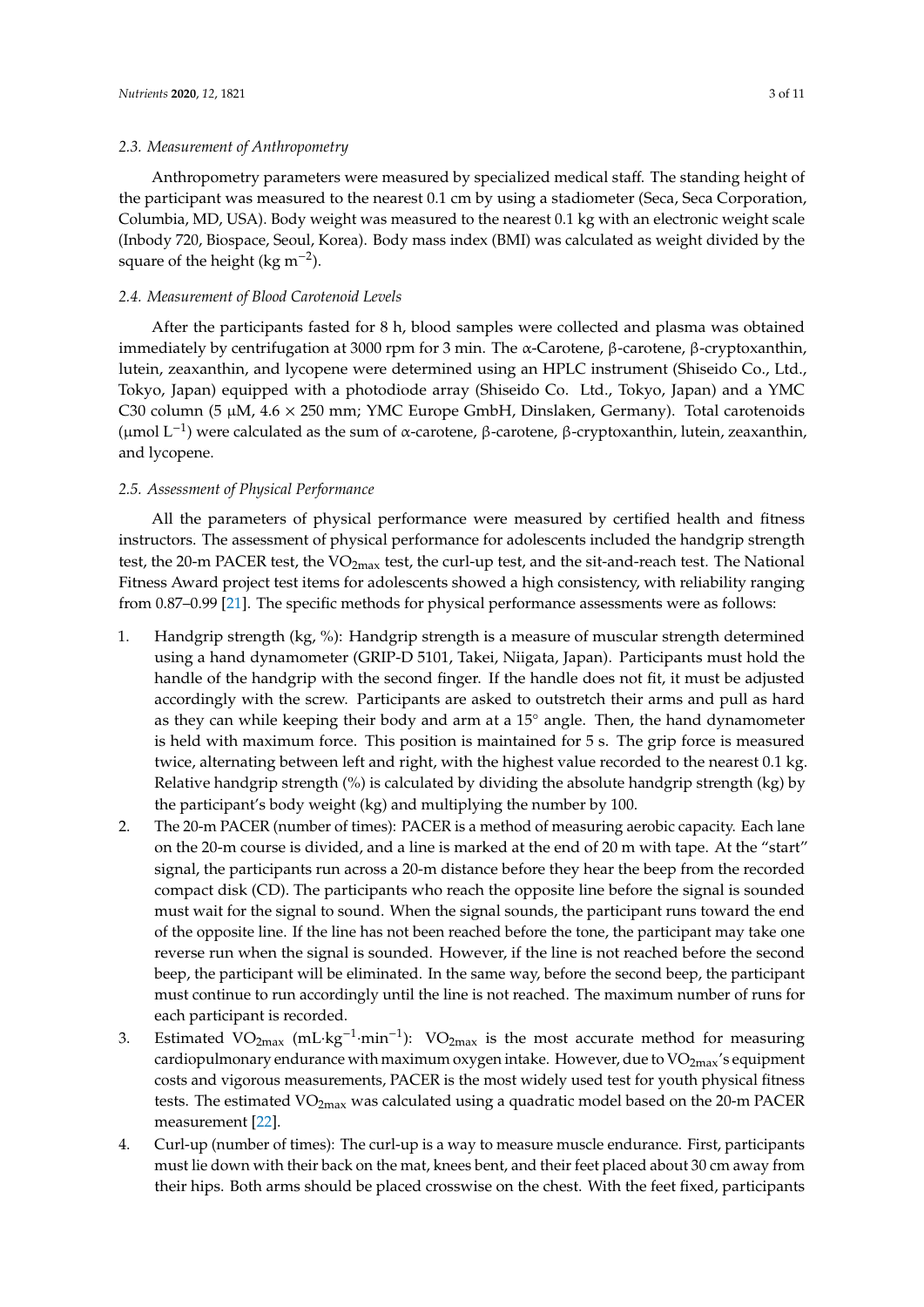must raise their upper body at the "start" signal so that each elbow touches the corresponding thigh. This movement is counted as one curl-up. To perform more curl-ups, the steps are repeated. The number of curl-ups is then measured and recorded.

5. Sit-and-reach (cm): The sit-and-reach is a measure of flexibility. Participants must remove their shoes and sit upright with their legs straightened so that the soles of both feet are in full contact with the vertical plane of the measuring instrument. The distance between the feet should be a maximum of 5 cm. The participant is prepared with both hands stretched out over the measurer. The upper body must be kept down and extended as far forward as possible without bending the knees. The sit-and-reach is performed twice, and the highest measurement is recorded to the nearest 0.1 cm.

#### *2.6. Statistical Analysis*

The general characteristics of the participants were presented as mean and standard deviation (SD) for continuous variables. Categorical variables were presented as numbers and percentages. The differences in the distribution of categorical variables (smoking, drinking, physical activity) between boys and girls were analyzed using the Chi-square test. Differences in means of the general characteristics, blood levels of carotenoids, and physical performance between boys and girls were analyzed using the Student's *t*-test. Associations between plasma carotenoid levels and physical performance were analyzed through the multiple linear regression analysis after adjusting for covariates. Model 1 was adjusted for age. Model 2 was adjusted for age and BMI, and Model 3 was adjusted for age, BMI, and physical activities. All statistical analyses were performed using SPSS (version 18.0; SPSS, Inc., Chicago, IL, USA). Statistical significance was set at *p* < 0.05.

#### **3. Results**

#### *3.1. General Characteristics of the Participants*

The mean age was  $15.3 \pm 2.0$  years for the boys and  $14.8 \pm 2.0$  years for the girls, respectively (Table [1\)](#page-3-0). The age, height, weight, and BMI were significantly higher in boys than in girls. The percentages of physically active participants and current smokers were also higher in boys than in girls.

<span id="page-3-0"></span>

| Characteristic             | Total $(n = 450)$ | Boys $(n = 190)$ | Girls $(n = 260)$ | p         |
|----------------------------|-------------------|------------------|-------------------|-----------|
| Age (years)                | $15.5 \pm 2.0$    | $15.31 \pm 2.0$  | $14.8 \pm 2.0$    | < 0.05    |
| Height (cm)                | $164.6 \pm 7.7$   | $169.8 \pm 7.3$  | $160.8 \pm 5.3$   | < 0.0001  |
| Weight (kg)                | $57.4 \pm 12.0$   | $63.1 \pm 12.8$  | $53.2 \pm 9.5$    | < 0.0001  |
| BMI ( $\text{kg m}^{-2}$ ) | $21.0 \pm 3.5$    | $21.8 \pm 3.8$   | $20.5 \pm 3.1$    | < 0.0001  |
| Current smoker $(n, %)$    | 13(2.9)           | 10(5.3)          | 3(1.2)            | < 0.05    |
| Current drinker $(n, %)$   | 40(8.9)           | 20(10.5)         | 20(7.7)           | <b>NS</b> |
| Physical activity $(n, %)$ | 381 (84.7)        | 175 (92.1)       | 206 (79.2)        | < 0.0001  |

**Table 1.** General characteristics of Korean adolescents.

Data are presented as mean ± SD or number (percentage). Current smokers were defined as participants who reported smoking more than one cigarette in the last month. Current drinkers were defined as participants who reported drinking more than one cup of alcohol in the last month. Physical activity was defined as engaging in at least one of the four intensity levels (high, moderate, cardio-intensive, and strength-intensive) at least once a week. BMI, body mass index.

#### *3.2. Carotenoid Levels of the Participants*

The mean lutein level was significantly higher ( $p < 0.01$ ) in girls (0.26 ± 0.11 µmol L<sup>-1</sup>) than in boys (0.23 ± 0.10 μmol L<sup>-1</sup>), whereas the mean zeaxanthin level (*p* < 0.0001) was higher in boys  $(0.20 \pm 0.07 \,\mu\text{mol L}^{-1})$  than in girls  $(0.17 \pm 0.08 \,\mu\text{mol L}^{-1})$ . The mean level of total carotenoids (the sum of α-carotene, β-carotene, β-cryptoxanthin, lutein, zeaxanthin, and lycopene) was higher in girls than in boys, but the difference was not significant (Table [2\)](#page-4-0).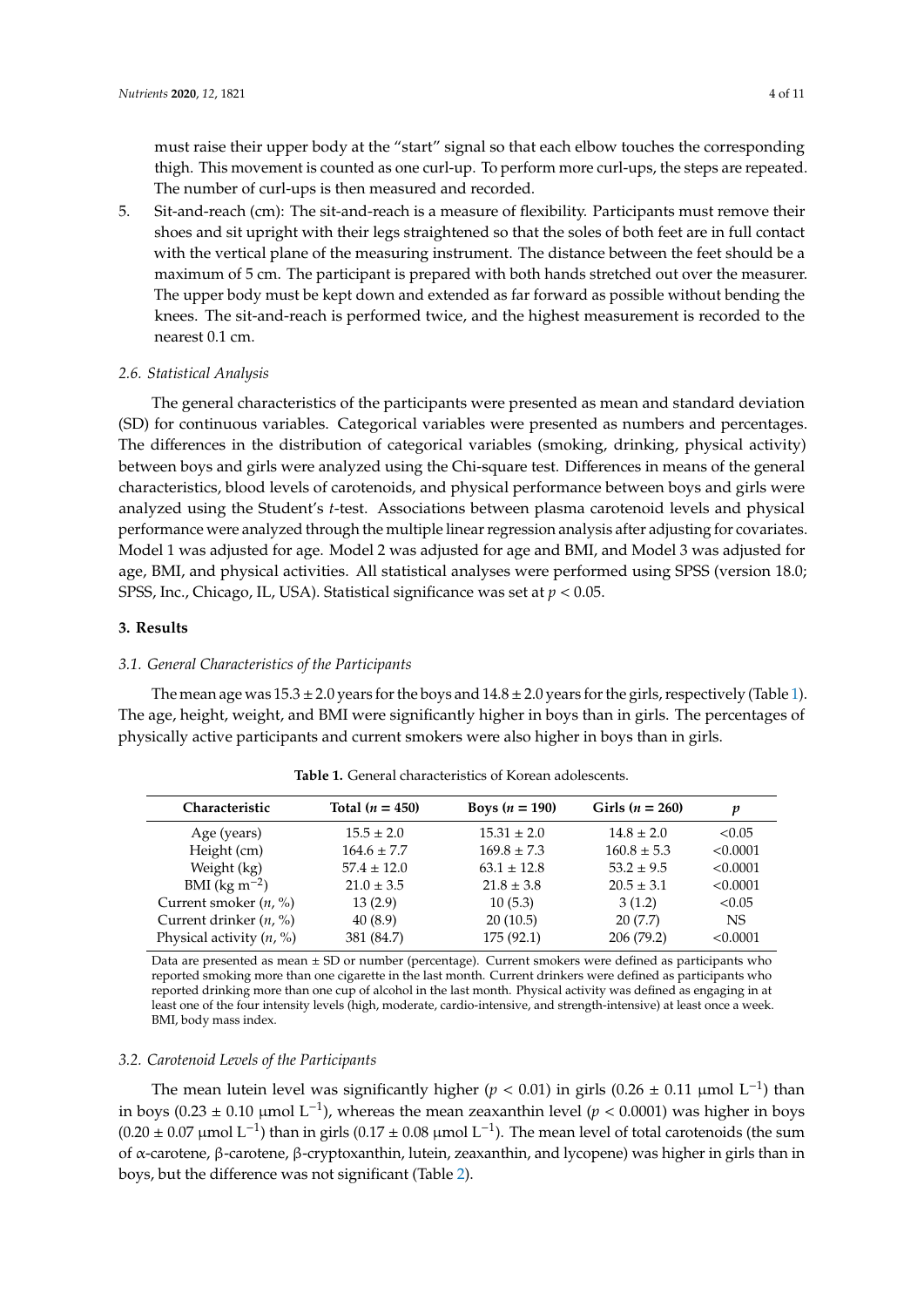<span id="page-4-0"></span>

| Carotenoid Concentration ( $\mu$ mol L <sup>-1</sup> ) | Total $(n = 450)$ | Boys $(n = 190)$ | Girls $(n = 260)$ | v        |
|--------------------------------------------------------|-------------------|------------------|-------------------|----------|
| $\alpha$ -Carotene                                     | $0.15 \pm 0.06$   | $0.16 \pm 0.07$  | $0.15 \pm 0.05$   | NS       |
| $\beta$ -Carotene                                      | $0.52 \pm 0.38$   | $0.52 \pm 0.45$  | $0.52 \pm 0.32$   | NS       |
| $\beta$ -Cryptoxanthin                                 | $0.52 \pm 0.68$   | $0.50 \pm 0.48$  | $0.53 \pm 0.81$   | NS       |
| Lutein                                                 | $0.24 \pm 0.11$   | $0.23 \pm 0.10$  | $0.26 \pm 0.11$   | < 0.01   |
| Zeaxanthin                                             | $0.19 \pm 0.08$   | $0.20 \pm 0.07$  | $0.17 \pm 0.08$   | < 0.0001 |
| Lycopene                                               | $0.53 \pm 0.30$   | $0.53 \pm 0.31$  | $0.52 \pm 0.31$   | NS       |
| Total carotenoids                                      | $1.62 \pm 0.88$   | $1.60 \pm 0.79$  | $1.64 \pm 0.94$   | NS       |
|                                                        |                   |                  |                   |          |

**Table 2.** Blood carotenoid level of the adolescents.

Data are presented as mean ± SD. Total carotenoids: the sum of the blood levels of the six individual carotenoids.

#### *3.3. Physical Performance Levels of the Participants*

The mean values of absolute and relative handgrip strength, 20-m PACER, estimated  $VO<sub>2max</sub>$ , and curl-up were significantly higher in boys than in girls. Meanwhile, the mean value of sit-and-reach was higher in girls than in boys (Table [3\)](#page-4-1).

<span id="page-4-1"></span>

| <b>Physical Performance Measure</b>                             | Total $(n = 450)$ | Boys $(n = 190)$ | Girls $(n = 260)$ | p        |
|-----------------------------------------------------------------|-------------------|------------------|-------------------|----------|
| Absolute handgrip strength (kg)                                 | $28.5 \pm 8.7$    | $35.6 \pm 7.9$   | $23.2 \pm 4.7$    | < 0.0001 |
| Relative handgrip strength (%)                                  | $49.8 \pm 12.1$   | $57.3 \pm 11.6$  | $44.3 \pm 9.1$    | < 0.0001 |
| 20-m PACER (reps)                                               | $35.2 \pm 16.9$   | $46.8 \pm 17.0$  | $26.8 \pm 10.6$   | < 0.0001 |
| Estimated $VO_{2max}$ (mL·kg <sup>-1</sup> ·min <sup>-1</sup> ) | $39.3 \pm 5.5$    | $44.1 + 4.4$     | $35.9 \pm 3.0$    | < 0.0001 |
| Curl-up (reps)                                                  | $25.5 \pm 17.6$   | $32.9 \pm 17.8$  | $20.1 \pm 15.3$   | < 0.0001 |
| Sit-and-reach (cm)                                              | $11.1 \pm 10.2$   | $7.9 \pm 10.0$   | $13.5 \pm 9.7$    | < 0.0001 |

**Table 3.** Physical performance levels of Korean adolescents.

Data are presented as mean ± SD. PACER, progressive aerobic cardiovascular endurance run; VO<sub>2max</sub>, maximal oxygen uptake.

#### *3.4. Association between Blood Carotenoids and Physical Performance*

As shown in Table [4,](#page-6-0) after adjustment for age (Model 1), the multiple regression analysis revealed that the  $\alpha$ -carotene level was positively associated with the 20-m PACER and estimated VO<sub>2max</sub> in boys. This trend was also observed after further adjustment (Model 3) for BMI, smoking, drinking, and physical activity ( $β = 5.350$ ,  $p < 0.05$  for 20-m PACER;  $β = 1.049$ ,  $p < 0.05$  for VO<sub>2max</sub>). In the age-adjusted model (Model 1), the total carotenoid level was positively associated with relative handgrip strength  $(β = 3.824, p < 0.05)$ , 20-m PACER ( $β = 5.327, p < 0.05$ ), and estimated VO<sub>2max</sub> ( $β = 1.853, p < 0.01$ ) in boys. However, this association was not significant after further adjustment (Model 3). Similar to the results in boys, the α-carotene level in blood was positively related to 20-m PACER (β = 3.290, *p* < 0.05), estimated VO<sub>2max</sub> ( $\beta$  = 0.644,  $p$  < 0.05), and curl-up ( $\beta$  = 5.782,  $p$  < 0.05) in girls (Model 3). In girls, after adjustment for age, BMI, smoking, drinking, and physical activity (Model 3), the β-carotene ( $β = 2.983$ ,  $p < 0.05$ ) and total carotenoids ( $\beta = 4.248$ ,  $p < 0.05$ ) levels were positively associated with curl-up.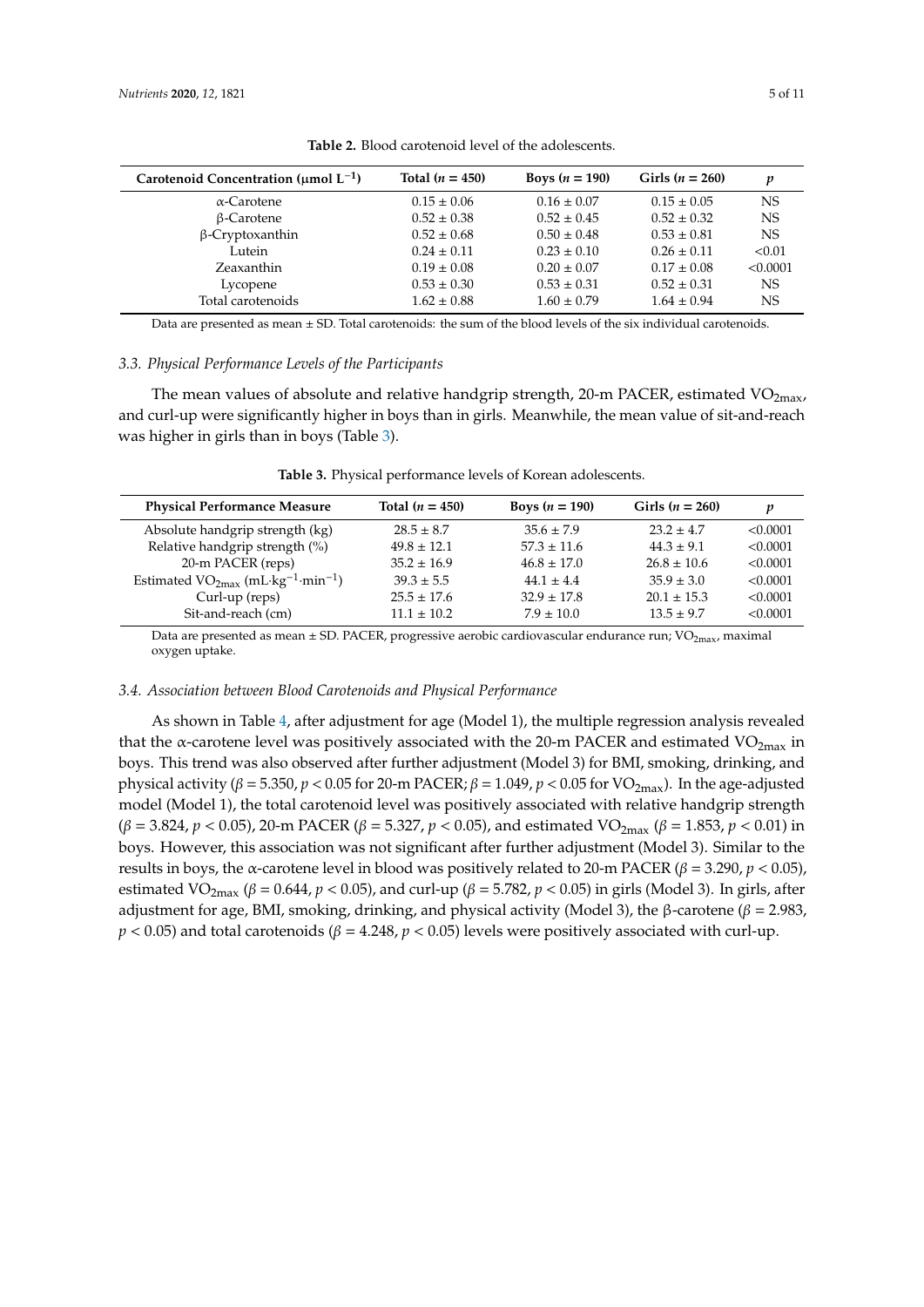|                        |         | <b>Absolute Handgrip Strength</b> |       |                  | Relative Handgrip Strength |       |                  | 20-m PACER |       |                  | Estimated VO <sub>2max</sub> |       |                  | Curl-up  |       |                  | Sit-and-Reach |       |             |
|------------------------|---------|-----------------------------------|-------|------------------|----------------------------|-------|------------------|------------|-------|------------------|------------------------------|-------|------------------|----------|-------|------------------|---------------|-------|-------------|
|                        |         | $\beta$                           | SE    | $\boldsymbol{p}$ | $\beta$                    | SE    | $\boldsymbol{p}$ | $\beta$    | SE    | $\boldsymbol{p}$ | В                            | SE    | $\boldsymbol{p}$ | β        | SE    | $\boldsymbol{p}$ | β             | SE    | p           |
| <b>Boys</b>            |         |                                   |       |                  |                            |       |                  |            |       |                  |                              |       |                  |          |       |                  |               |       |             |
|                        | Model 1 | $-1.027$                          | 0.903 | <b>NS</b>        | $-0.060$                   | 1.554 | <b>NS</b>        | 6.008      | 2.339 | < 0.05           | 1.472                        | 0.618 | < 0.05           | $-2.698$ | 2.482 | <b>NS</b>        | $-1.225$      | 1.399 | <b>NS</b>   |
| $\alpha$ -Carotene     | Model 2 | $-0.844$                          | 0.891 | <b>NS</b>        | $-1.116$                   | 1.195 | <b>NS</b>        | 5.097      | 2.186 | < 0.05           | 1.000                        | 0.428 | < 0.05           | $-3.663$ | 2.320 | <b>NS</b>        | $-1.250$      | 1.407 | <b>NS</b>   |
|                        | Model 3 | $-0.977$                          | 0.898 | <b>NS</b>        | $-1.257$                   | 1.207 | <b>NS</b>        | 5.350      | 2.198 | < 0.05           | 1.049                        | 0.431 | < 0.05           | $-3.855$ | 2.327 | <b>NS</b>        | $-1.300$      | 1.426 | <b>NS</b>   |
|                        | Model 1 | $-0.284$                          | 0.527 | $_{\rm NS}$      | 2.262                      | 0.890 | < 0.05           | 1.758      | 1.380 | $_{\rm NS}$      | 0.880                        | 0.360 | < 0.05           | 4.076    | 1.419 | < 0.01           | 0.385         | 0.816 | $_{\rm NS}$ |
| $\beta$ -Carotene      | Model 2 | 0.061                             | 0.534 | <b>NS</b>        | 0.368                      | 0.716 | <b>NS</b>        | 0.044      | 1.327 | $_{\rm NS}$      | 0.008                        | 0.260 | <b>NS</b>        | 2.500    | 1.385 | <b>NS</b>        | 0.374         | 0.843 | <b>NS</b>   |
|                        | Model 3 | 0.005                             | 0.541 | $_{\rm NS}$      | 0.303                      | 0.727 | $_{\rm NS}$      | 0.314      | 1.341 | $_{\rm NS}$      | 0.061                        | 0.263 | <b>NS</b>        | 2.713    | 1.394 | <b>NS</b>        | 0.415         | 0.858 | $_{\rm NS}$ |
|                        | Model 1 | 1.144                             | 0.752 | $_{\rm NS}$      | 2.269                      | 1.287 | $_{\rm NS}$      | 2.768      | 1.977 | $_{\rm NS}$      | 0.905                        | 0.520 | <b>NS</b>        | 2.407    | 2.072 | <b>NS</b>        | 1.469         | 1.166 | $_{\rm NS}$ |
| $\beta$ -Cryptoxanthin | Model 2 | 1.393                             | 0.742 | <b>NS</b>        | 0.988                      | 1.001 | $_{\rm NS}$      | 1.630      | 1.855 | $_{\rm NS}$      | 0.320                        | 0.364 | <b>NS</b>        | 1.260    | 1.955 | <b>NS</b>        | 1.466         | 1.177 | <b>NS</b>   |
|                        | Model 3 | 1.310                             | 0.755 | <b>NS</b>        | 0.894                      | 1.020 | <b>NS</b>        | 1.801      | 1.881 | NS               | 0.354                        | 0.369 | <b>NS</b>        | 1.071    | 1.979 | <b>NS</b>        | 1.441         | 1.202 | <b>NS</b>   |
|                        | Model 1 | $-0.269$                          | 1.218 | <b>NS</b>        | 1.951                      | 2.084 | $_{\rm NS}$      | 2.988      | 3.191 | $_{\rm NS}$      | 1.164                        | 0.839 | <b>NS</b>        | 3.207    | 3.338 | <b>NS</b>        | $-0.202$      | 1.884 | $_{\rm NS}$ |
| Lutein                 | Model 2 | 0.101                             | 1.205 | <b>NS</b>        | $-0.115$                   | 1.615 | NS               | 1.152      | 2.990 | NS               | 0.227                        | 0.586 | NS               | 1.370    | 3.148 | <b>NS</b>        | $-0.241$      | 1.901 | $_{\rm NS}$ |
|                        | Model 3 | $-0.084$                          | 1.218 | <b>NS</b>        | $-0.318$                   | 1.636 | $_{\rm NS}$      | 1.592      | 3.017 | $_{\rm NS}$      | 0.313                        | 0.591 | <b>NS</b>        | 1.357    | 3.169 | <b>NS</b>        | $-0.300$      | 1.933 | <b>NS</b>   |
|                        | Model 1 | $-0.034$                          | 1.162 | <b>NS</b>        | 1.463                      | 1.989 | <b>NS</b>        | 3.645      | 3.039 | NS               | 1.139                        | 0.800 | NS               | 1.310    | 3.190 | <b>NS</b>        | 0.437         | 1.797 | NS          |
| Zeaxanthin             | Model 2 | 0.238                             | 1.146 | <b>NS</b>        | $-0.048$                   | 1.536 | $_{\rm NS}$      | 2.308      | 2.840 | $_{\rm NS}$      | 0.454                        | 0.557 | <b>NS</b>        | $-0.048$ | 2.996 | <b>NS</b>        | 0.414         | 1.808 | <b>NS</b>   |
|                        | Model 3 | 0.076                             | 1.167 | <b>NS</b>        | $-0.227$                   | 1.567 | $_{\rm NS}$      | 2.744      | 2.885 | NS               | 0.540                        | 0.565 | <b>NS</b>        | $-0.069$ | 3.037 | <b>NS</b>        | 0.323         | 1.851 | <b>NS</b>   |
|                        | Model 1 | 0.528                             | 1.360 | $_{\rm NS}$      | 5.373                      | 2.264 | < 0.05           | 8.564      | 3.661 | < 0.05           | 2.883                        | 0.942 | < 0.01           | 10.219   | 3.794 | < 0.01           | $-1.518$      | 2.101 | $_{\rm NS}$ |
| Lycopene               | Model 2 | 1.382                             | 1.364 | $_{\rm NS}$      | 1.132                      | 1.779 | $_{\rm NS}$      | 4.956      | 3.539 | $_{\rm NS}$      | 0.971                        | 0.694 | <b>NS</b>        | 6.728    | 3.698 | <b>NS</b>        | $-1.551$      | 2.158 | NS          |
|                        | Model 3 | 1.074                             | 1.390 | $_{\rm NS}$      | 0.744                      | 1.813 | $_{\rm NS}$      | 5.988      | 3.592 | $_{\rm NS}$      | 1.173                        | 0.704 | <b>NS</b>        | 6.975    | 3.756 | <b>NS</b>        | $-1.486$      | 2.210 | <b>NS</b>   |
|                        | Model 1 | 0.850                             | 1.030 | $_{\rm NS}$      | 3.824                      | 1.747 | < 0.05           | 5.327      | 2.681 | < 0.05           | 1.853                        | 0.701 | < 0.01           | 4.316    | 2.816 | <b>NS</b>        | 1.788         | 1.591 | $_{\rm NS}$ |
| Total carotenoids      | Model 2 | 1.415                             | 1.027 | <b>NS</b>        | 0.971                      | 1.381 | $_{\rm NS}$      | 2.838      | 2.553 | <b>NS</b>        | 0.557                        | 0.500 | <b>NS</b>        | 1.783    | 2.694 | <b>NS</b>        | 1.801         | 1.623 | <b>NS</b>   |
|                        | Model 3 | 1.243                             | 1.044 | $_{\rm NS}$      | 0.778                      | 1.406 | $_{\rm NS}$      | 3.248      | 2.585 | <b>NS</b>        | 0.637                        | 0.507 | <b>NS</b>        | 1.596    | 2.723 | <b>NS</b>        | 1.786         | 1.656 | <b>NS</b>   |
| Girls                  |         |                                   |       |                  |                            |       |                  |            |       |                  |                              |       |                  |          |       |                  |               |       |             |
|                        | Model 1 | 1.079                             | 0.732 | $_{\rm NS}$      | 1.649                      | 1.452 | $_{\rm NS}$      | 3.107      | 1.676 | <b>NS</b>        | 0.697                        | 0.472 | <b>NS</b>        | 5.849    | 2.395 | < 0.05           | $-1.392$      | 1.534 | <b>NS</b>   |
| $\alpha$ -Carotene     | Model 2 | 1.175                             | 0.678 | <b>NS</b>        | 1.442                      | 1.327 | <b>NS</b>        | 2.936      | 1.605 | <b>NS</b>        | 0.575                        | 0.315 | NS               | 5.813    | 2.398 | < 0.05           | $-1.355$      | 1.534 | <b>NS</b>   |
|                        | Model 3 | 1.167                             | 0.686 | <b>NS</b>        | 1.402                      | 1.338 | <b>NS</b>        | 3.290      | 1.607 | < 0.05           | 0.644                        | 0.315 | < 0.05           | 5.782    | 2.401 | < 0.05           | $-1.035$      | 1.534 | $_{\rm NS}$ |
|                        | Model 1 | 0.267                             | 0.387 | <b>NS</b>        | 0.464                      | 0.767 | $_{\rm NS}$      | 0.052      | 0.889 | NS               | $-0.012$                     | 0.250 | <b>NS</b>        | 3.404    | 1.259 | < 0.01           | 0.829         | 0.808 | <b>NS</b>   |
| $\beta$ -Carotene      | Model 2 | 0.243                             | 0.359 | <b>NS</b>        | 0.516                      | 0.700 | $_{\rm NS}$      | 0.095      | 0.851 | $_{\rm NS}$      | 0.019                        | 0.167 | <b>NS</b>        | 3.414    | 1.260 | < 0.01           | 0.820         | 0.808 | <b>NS</b>   |
|                        | Model 3 | 0.171                             | 0.366 | <b>NS</b>        | 0.321                      | 0.712 | $_{\rm NS}$      | 0.038      | 0.860 | $_{\rm NS}$      | 0.008                        | 0.169 | <b>NS</b>        | 2.983    | 1.276 | < 0.05           | 0.852         | 0.814 | <b>NS</b>   |
|                        | Model 1 | $-0.660$                          | 0.526 | <b>NS</b>        | 0.163                      | 1.044 | $_{\rm NS}$      | 1.427      | 1.207 | $_{\rm NS}$      | 0.672                        | 0.336 | < 0.05           | 1.546    | 1.734 | <b>NS</b>        | 0.403         | 1.102 | $_{\rm NS}$ |
| $\beta$ -Cryptoxanthin | Model 2 | $-0.236$                          | 0.494 | <b>NS</b>        | $-0.773$                   | 0.962 | $_{\rm NS}$      | 0.666      | 1.168 | $_{\rm NS}$      | 0.131                        | 0.229 | <b>NS</b>        | 1.380    | 1.752 | <b>NS</b>        | 0.578         | 1.112 | <b>NS</b>   |
|                        | Model 3 | $-0.301$                          | 0.501 | <b>NS</b>        | $-0.983$                   | 0.973 | $_{\rm NS}$      | 0.719      | 1.177 | NS               | 0.141                        | 0.231 | <b>NS</b>        | 0.778    | 1.763 | <b>NS</b>        | 0.578         | 1.116 | <b>NS</b>   |
|                        | Model 1 | $-0.530$                          | 0.675 | <b>NS</b>        | 0.975                      | 1.337 | $_{\rm NS}$      | 2.091      | 1.545 | <b>NS</b>        | 0.987                        | 0.431 | < 0.05           | $-0.109$ | 2.227 | <b>NS</b>        | 0.673         | 1.412 | $_{\rm NS}$ |
| Lutein                 | Model 2 | 0.097                             | 0.635 | <b>NS</b>        | $-0.388$                   | 1.236 | $_{\rm NS}$      | 0.987      | 1.501 | <b>NS</b>        | 0.194                        | 0.294 | <b>NS</b>        | $-0.370$ | 2.255 | <b>NS</b>        | 0.941         | 1.427 | <b>NS</b>   |
|                        | Model 3 | 0.042                             | 0.649 | <b>NS</b>        | $-0.604$                   | 1.261 | $_{\rm NS}$      | 1.524      | 1.522 | <b>NS</b>        | 0.299                        | 0.298 | <b>NS</b>        | $-1.099$ | 2.284 | <b>NS</b>        | 1.437         | 1.443 | <b>NS</b>   |
|                        | Model 1 | 0.929                             | 0.455 | < 0.05           | 0.528                      | 0.907 | NS               | $-0.595$   | 1.051 | $_{\rm NS}$      | $-0.413$                     | 0.294 | <b>NS</b>        | 2.709    | 1.501 | <b>NS</b>        | $-0.894$      | 0.957 | $_{\rm NS}$ |
| Zeaxanthin             | Model 2 | 0.617                             | 0.427 | <b>NS</b>        | 1.240                      | 0.831 | $_{\rm NS}$      | $-0.016$   | 1.014 | $_{\rm NS}$      | $-0.003$                     | 0.199 | <b>NS</b>        | 2.878    | 1.512 | <b>NS</b>        | $-1.034$      | 0.962 | <b>NS</b>   |
|                        | Model 3 | 0.578                             | 0.431 | <b>NS</b>        | 1.139                      | 0.837 | <b>NS</b>        | 0.095      | 1.015 | <b>NS</b>        | 0.019                        | 0.199 | <b>NS</b>        | 2.639    | 1.513 | <b>NS</b>        | $-0.888$      | 0.961 | <b>NS</b>   |

**Table 4.** Multiple linear regression analysis for the association between blood carotenoid levels and physical performance in adolescents.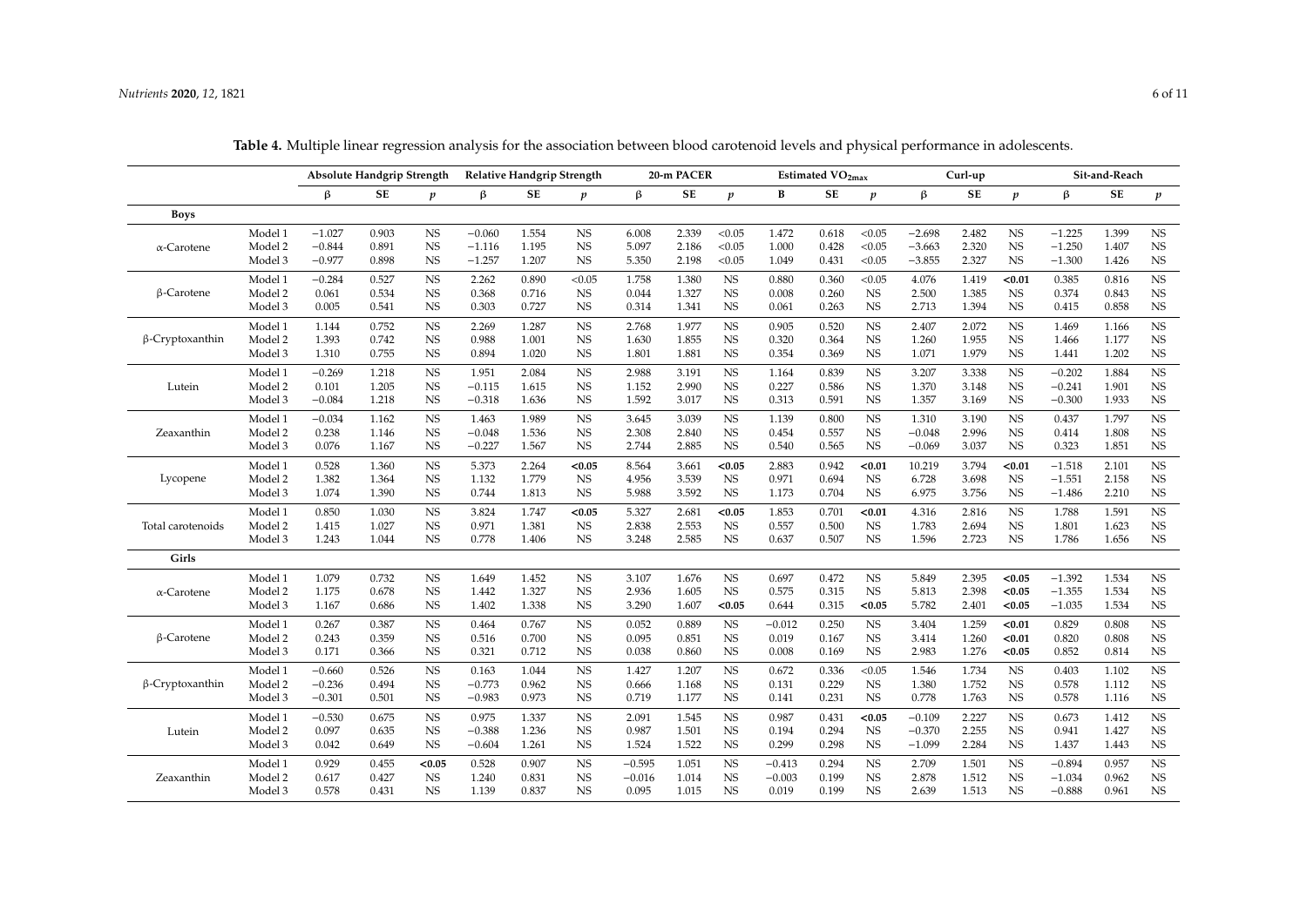|                   |         | Absolute Handgrip Strength |       |    | <b>Relative Handgrip Strength</b> |       |           |       | 20-m PACER |                |       | Estimated $VO2max$ |                |          | Curl-up |           |                | Sit-and-Reach |                  |  |
|-------------------|---------|----------------------------|-------|----|-----------------------------------|-------|-----------|-------|------------|----------------|-------|--------------------|----------------|----------|---------|-----------|----------------|---------------|------------------|--|
|                   |         |                            | SE    |    | 15.                               | SE    |           |       | SE         |                | ь     | SE                 |                | ß        | SE      |           | ß              | SE            | $\boldsymbol{n}$ |  |
|                   | Model 1 | $-0.578$                   | 0.819 | NS | .196                              | 1.658 | <b>NS</b> | .594  | l.866      | <b>NS</b>      | 0.866 | 0.529              | <b>NS</b>      | 0.026    | 2.613   | <b>NS</b> | $1.97^{\circ}$ | .724          | <b>NS</b>        |  |
| Lycopene          | Model 2 | $-0.015$                   | 0.775 | NS | $-0.136$                          | 1.527 | <b>NS</b> | 0.434 | 788        | <b>NS</b>      | 0.086 | 0.350              | <b>NS</b>      | $-0.438$ | 2.630   | <b>NS</b> | 2.243          | 1.737         | <b>NS</b>        |  |
|                   | Model 3 | 0.037                      | 0.786 | NS | $-0.032$                          | 1.544 | <b>NS</b> | 0.71  | 1.782      | <b>NS</b>      | 0.140 | 0.349              | <b>NS</b>      | $-0.565$ | 2.650   | <b>NS</b> | 2.634          | 1.737         | <b>NS</b>        |  |
| Total carotenoids | Model 1 | $-0.129$                   | 0.709 | NS | 0.798                             | 1.404 | <b>NS</b> | .312  | 1.626      | N <sub>S</sub> | 0.616 | 0.456              | NS             | 5.277    | 2.315   | < 0.05    | 0.628          | 1.483         | NS.              |  |
|                   | Model 2 | 0.262                      | 0.661 | NS | $-0.044$                          | . 289 | <b>NS</b> | 0.617 | l.565      | N <sub>S</sub> | 0.121 | 0.307              | N <sub>S</sub> | 5.163    | 2.328   | < 0.05    | 0.787          | 1.488         | <b>NS</b>        |  |
|                   | Model 3 | 0.143                      | 0.676 | NS | $-0.422$                          | 1.313 | <b>NS</b> | 0.803 | 1.587      | <b>NS</b>      | 0.157 | 0.31               | NS             | 4.248    | 2.364   | < 0.05    | 0.997          | 1.504         | <b>NS</b>        |  |

**Table 4.** *Cont.*

<span id="page-6-0"></span>PACER, progressive aerobic cardiovascular endurance run;  $VO_{2max}$ , maximal oxygen uptake. Total carotenoids: the sum of the blood levels of the six individual carotenoids. Model 1: adjusted for age. Model 2: adjusted for age and BMI. Model 3: adjusted for age, BMI, smoking, drinking, and physical activity.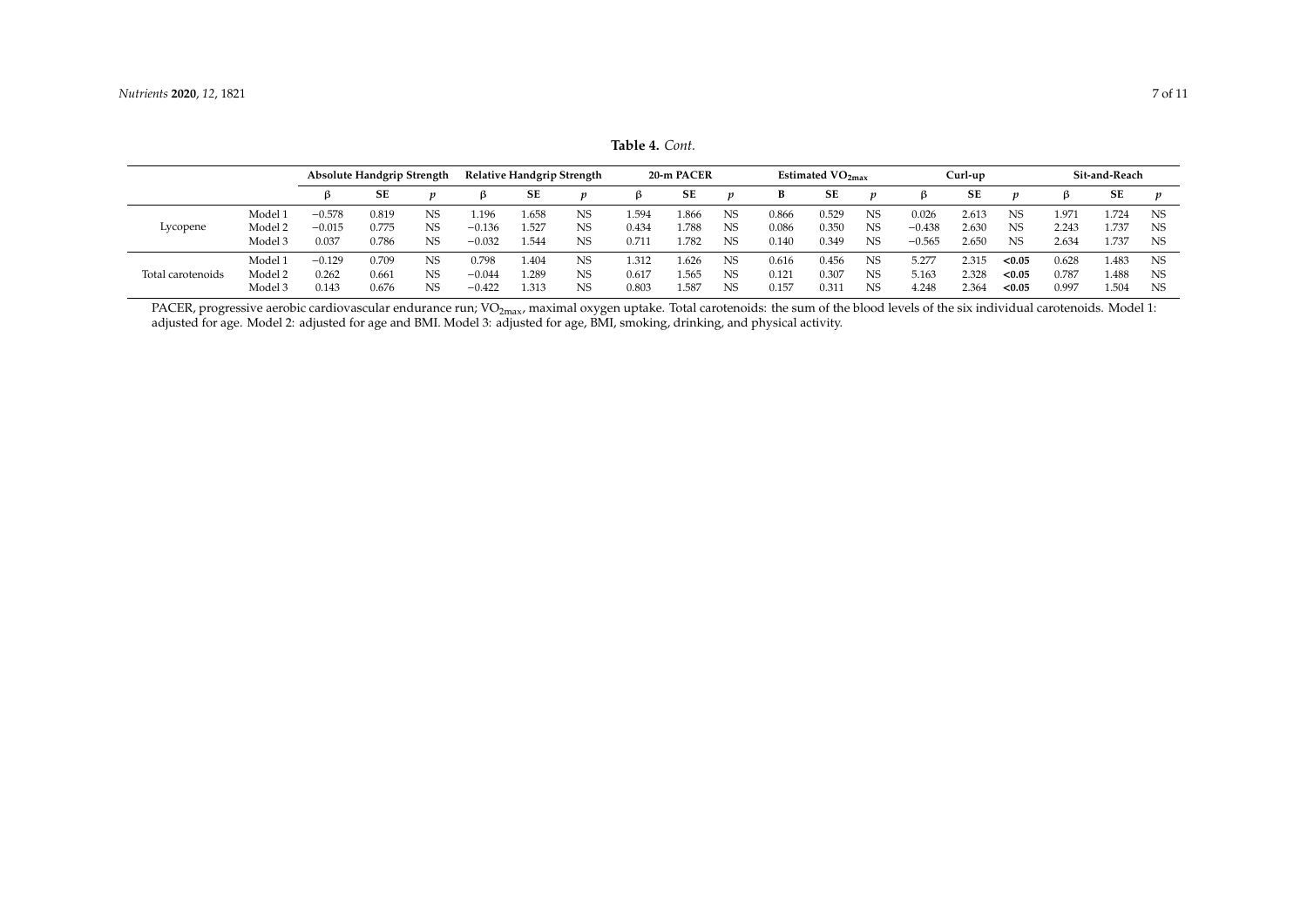#### **4. Discussion**

In this cross-sectional study, we found that the α-carotene level was positively associated with the 20-m PACER and estimated VO<sub>2max</sub> in boys and girls, and the β-carotene and total carotenoids level was positively associated with curl-up in girls. To the best of our knowledge, this is the first study to show a positive association between the carotenoid levels in the blood and physical performance in adolescents.

Although unrelated to adolescents, the importance of maintaining physical performance in older adults is being emphasized as the elderly population increases worldwide, and the role of carotenoids [\[23\]](#page-9-20) in preventing sarcopenia associated with physical performance in old age has been revealed. A study of American elderly individuals reported a relationship between low serum carotenoids and a decline in walking speed in older women [\[24\]](#page-10-0), and a study in Italy revealed that skeletal muscle strength decreases over time (6 years) in older adults with low plasma carotenoid levels [\[25\]](#page-10-1). As such, previous studies have reported that carotenoids are directly or indirectly related to physical performance in the elderly.

Carotenoids are abundantly present in deeply pigmented fruits and vegetables. Orange-yellow vegetables and fruits are rich in β-carotene and α-carotene, while β-cryptoxanthin, lycopene, and lutein are found in citrus fruits, tomatoes and tomato products, and dark green vegetables, respectively [\[26\]](#page-10-2). Egg yolk is a highly bioavailable source of zeaxanthin and lutein [\[27\]](#page-10-3). Carotenoids perform several functions in human health, with positive roles in eye health, cognitive function, heart health, cancer prevention, maternal and infant nutrition, fertility, and immune modulation [\[18\]](#page-9-21). Although specific carotenoids may also act through additional mechanisms, the primary benefit of carotenoids can be explained by their antioxidant capacity [\[16\]](#page-9-15). As antioxidants, carotenoids can be very efficient physical and chemical quenchers of singlet oxygen as well as potent scavengers of other reactive oxygen species (ROS), which contribute to oxidative stress.

Oxidative stress occurs when there is an imbalance between the free radical activity and antioxidant activity, which, in turn, leads to poor muscle function and physical performance. Carotenoids, along with vitamins C and E and polyphenols (e.g., flavonoids), are well known as main exogenous antioxidants that can reduce this oxidative stress. Carotenoids act as antioxidants in the human body, helping to maintain an antioxidant–ROS balance which can help improve physical performance. Nieman et al. [\[28\]](#page-10-4) reported that increased levels of carotenoids in the blood reduces muscle damage. In a study of Spanish adolescents, higher concentrations of vitamin C in male adolescents and β-carotene in female adolescents were positively associated with maximal oxygen consumption, and higher concentrations of β-carotene and α-tocopherol in male adolescents and β-carotene in female adolescents were associated with better performance in the standing long jump test [\[12\]](#page-9-11). Some studies examining the relationship between nutritional intake status and physical performance in adolescents have considered antioxidant activity as a mechanism for these associations [\[29,](#page-10-5)[30\]](#page-10-6).

A recent review focused on the potential effect of carotenoids on obesity via their direct and/or adipose tissue-driven indirect biological effects on the brain [\[31\]](#page-10-7). Maintaining a normal BMI with age-appropriate muscle mass is important for physical performance in adolescents [\[32](#page-10-8)[,33\]](#page-10-9). In some observational studies, obesity has been associated with low circulating carotenoid concentrations [\[34](#page-10-10)[,35\]](#page-10-11). The Coronary Artery Risk Development in Young Adult (CARDIA) study revealed that BMI was strongly inversely related to all measured plasma carotenoids, including α-carotene, β-carotene, β-cryptoxanthin, and lutein/zeaxanthin, except lycopene [\[36\]](#page-10-12). In addition, recent systematic review and meta-analysis results also emphasized that serum carotenoid concentrations are strongly inversely related to metabolic syndrome, one of the disorders associated with obesity [\[37\]](#page-10-13). Research in Brazil found that overweight children and adolescents presented a greater chance of a decrease in serum concentrations of carotenoids when compared with non-overweight subjects [\[38\]](#page-10-14). In this study, we also found a negative correlation ( $p < 0.01$ ) between carotenoid levels in the blood and BMI in adolescents (data not shown).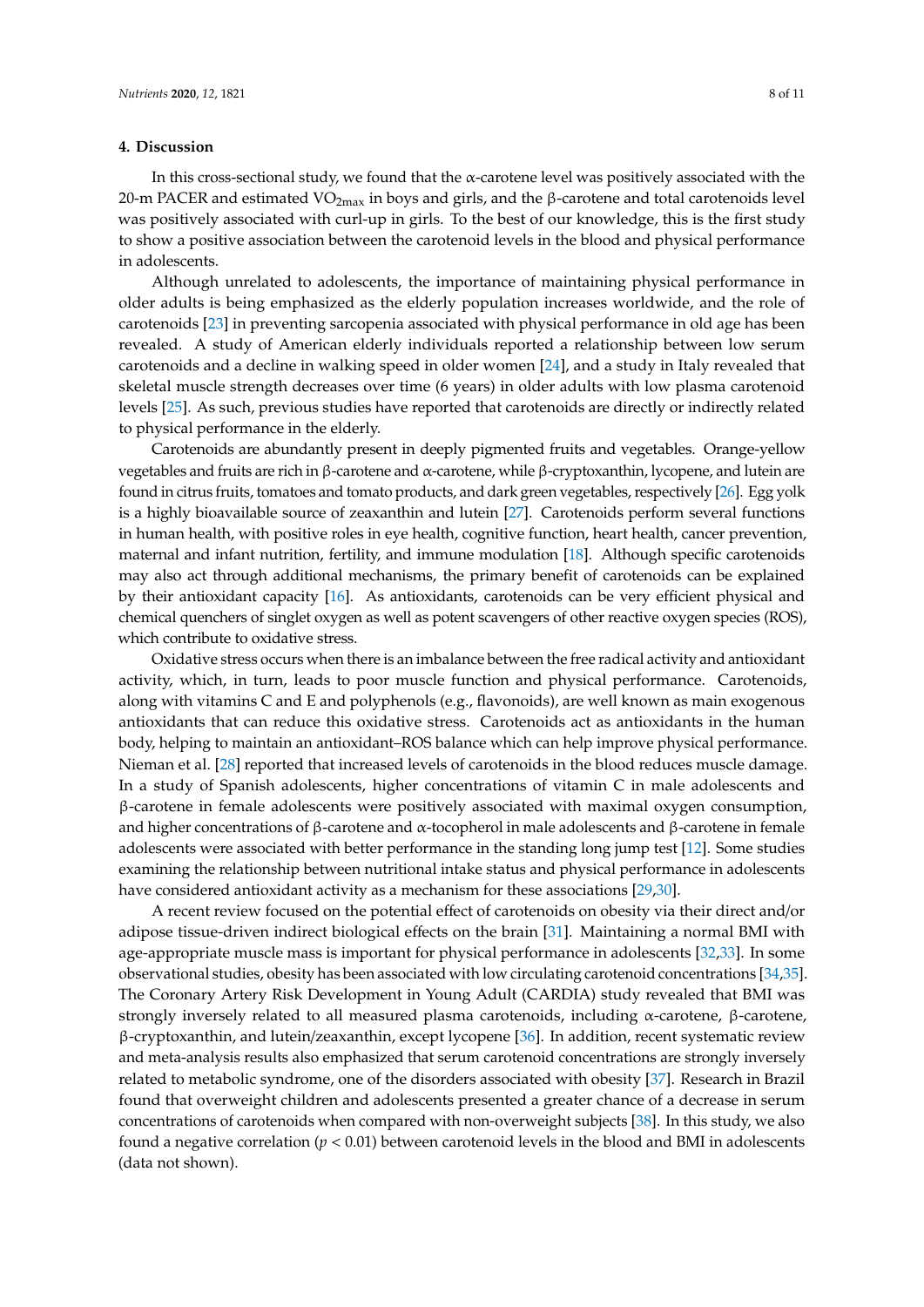In this study, we do not know the exact reason why carotenoid levels in the blood were associated with different performance indicators in boys and girls, that is, cardiorespiratory in men and muscular endurance in women. However, it is purported that the in vivo action of carotenoids is caused by different aspects of sex. Carotenoids are activated by various variables within the body of men and women. The results of one study [\[41\]](#page-10-17) showed that the total carotenoid concentration in women's blood was higher than that in men, even though the dietary carotenoid intake was lower in women, indicating that the absorption and role of carotenoids in the body varies depending on gender. Further research is needed to examine the association between the level of carotenoids in the blood and the physical strength indicators, which have been considered as variables in understanding gender-specific blood indicators and oxidative stress [\[42\]](#page-10-18).

Several potential limitations of our study deserve consideration. First, we cannot determine the causal relationship between carotenoids and physical performance because our research is a cross-sectional study design. Second, we did not have the data on the total antioxidant capacity in the blood, so we could not evaluate its association with physical performance due to the limited number of samples. Third, although the amount of consumed carotenoids could have affected the result, this study did not include a nutritional assessment. Fourth, our subjects were at different developmental stages, aged 13–18 years. In particular, considering the fact that hormonal metabolism may differ depending on the stage of development in girls, this may have affected the research results. In order to confirm the effects of carotenoids on physical performance, more systematically designed longitudinal studies will be needed along with the expansion of measurement indicators, such as assessments of nutrition and total antioxidant capacity. Despite these limitations, this is the first study to show a positive association between the carotenoid levels in the blood and physical performance in Korean adolescents. This finding is particularly meaningful because our study involved students in adolescence, which is a critical period as the physical performance level in adolescence can be linked to post-adult health conditions or diseases.

#### **5. Conclusions**

In conclusion, we found a positive association between the α-carotene level in blood and the 20-m PACER and estimated  $VO<sub>2max</sub>$  in boys and girls, and between the  $\beta$ -carotene and total carotenoid levels and curl-up performance in girls. Our results suggest that an increased carotenoids level in the blood might be associated with improved physical performance among adolescents in Korea. It is necessary to encourage the intake of carotenoids through healthy eating habits, such as the regular consumption of fruits and vegetables, to improve the physical performance of adolescents. Further longitudinal studies are also needed to confirm the effects of carotenoids on physical performance.

**Author Contributions:** O.K. and H.K. designed the research; S.P. and O.K. conducted the research; D.J. and H.K. analyzed the data; D.J. and H.K. wrote the manuscript. O.K. and H.K. were primarily responsible for the final contents. All authors have read and agreed to the published version of the manuscript.

**Funding:** This study was supported by the Bio and Medical Technology Development Program of the National Research Foundation (NRF), funded by the Ministry of Science and ICT (2012M3A9C4048761); and by RP-Grant 2019 of Ewha Womans University. The funders had no role in the study design, data collection, data analysis, data interpretation, writing of the paper, or the decision to submit the paper for publication.

**Conflicts of Interest:** The authors declare no conflict of interest.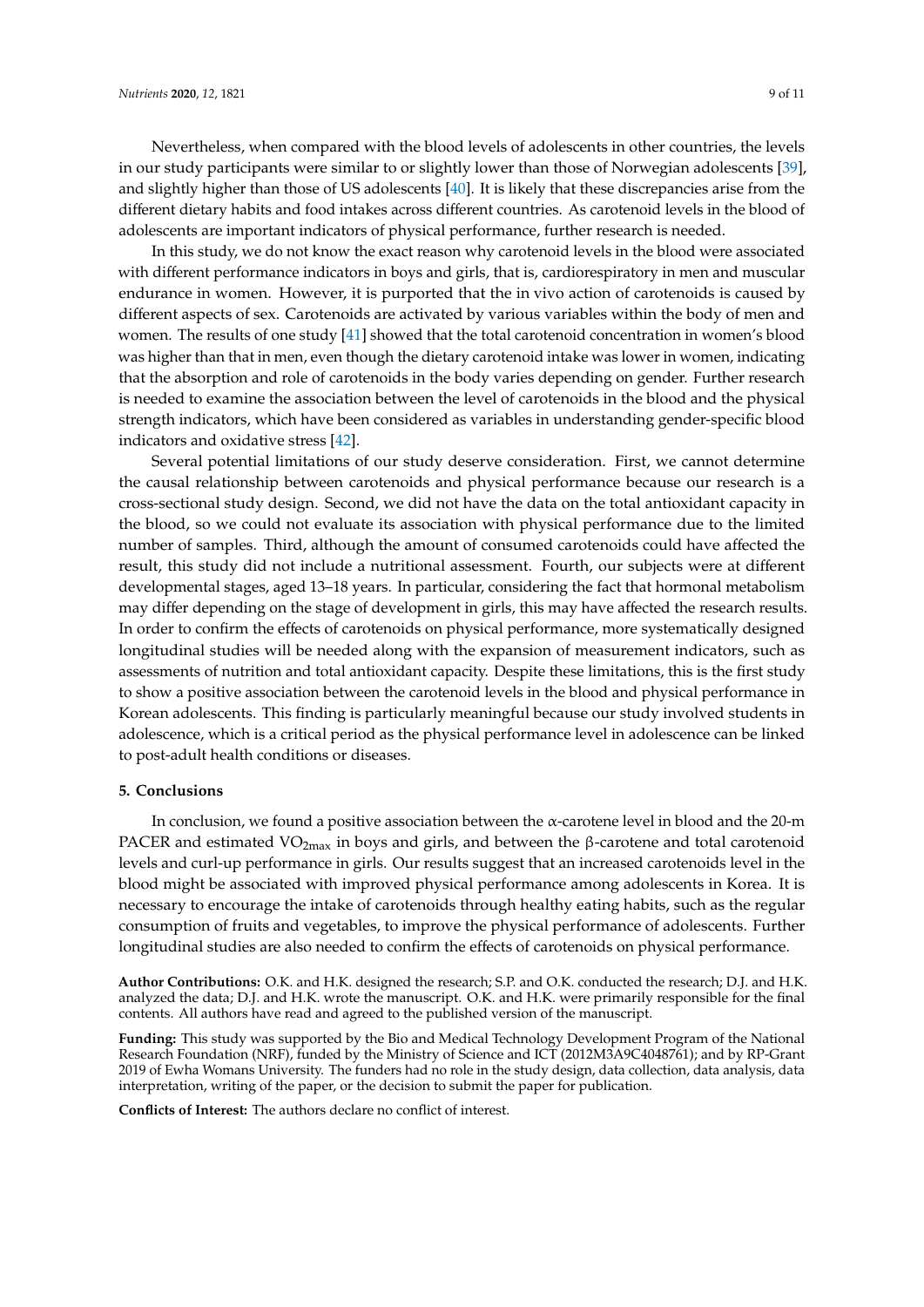#### **References**

- <span id="page-9-0"></span>1. Moreno, L. Adolescence. In *Pediatric Nutrition in Practice*; Koletzko, B., Cooper, P., Makrides, M., Garza, C., Uauy, R., Wang, W., Eds.; Karger: Basel, Switzerland, 2008; pp. 114–117. [\[CrossRef\]](http://dx.doi.org/10.1159/000155444)
- <span id="page-9-1"></span>2. Sawyer, S.M.; Afifi, R.A.; Bearinger, L.H.; Blakemore, S.-J.; Dick, B.; Ezeh, A.C.; Patton, G.C. Adolescence: A foundation for future health. *Lancet* **2012**, *379*, 1630–1640. [\[CrossRef\]](http://dx.doi.org/10.1016/S0140-6736(12)60072-5)
- <span id="page-9-2"></span>3. Carson, V.; Rinaldi, R.L.; Torrance, B.; Maximova, K.; Ball, G.D.C.; Majumdar, S.R.; Plotnikoff, R.C.; Veugelers, P.; Boulé, N.G.; Wozny, P.; et al. Vigorous physical activity and longitudinal associations with cardiometabolic risk factors in youth. *Int. J. Obes.* **2014**, *38*, 16–21. [\[CrossRef\]](http://dx.doi.org/10.1038/ijo.2013.135) [\[PubMed\]](http://www.ncbi.nlm.nih.gov/pubmed/23887061)
- <span id="page-9-3"></span>4. Osiński, W.; Kantanista, A. Physical activity in the therapy of overweight and obesity in children and adolescents. Needs and recommendations for intervention programs. *Dev. Period Med.* **2017**, *21*, 224–234. [\[PubMed\]](http://www.ncbi.nlm.nih.gov/pubmed/29077562)
- <span id="page-9-4"></span>5. De Oliveira, R.G.; Guedes, D.P. Physical fitness and metabolic syndrome in Brazilian adolescents: Validity of diagnostic health criteria. *Percept. Mot. Skills* **2018**, *125*, 1140–1159. [\[CrossRef\]](http://dx.doi.org/10.1177/0031512518799808) [\[PubMed\]](http://www.ncbi.nlm.nih.gov/pubmed/30217125)
- <span id="page-9-5"></span>6. Álvarez-Bueno, C.; Pesce, C.; Cavero-Redondo, I.; Sánchez-López, M.; Garrido-Miguel, M.; Martínez-Vizcaíno, V. Academic achievement and physical activity: A meta-analysis. *Pediatrics* **2017**, *140*, e20171498. [\[CrossRef\]](http://dx.doi.org/10.1542/peds.2017-1498)
- <span id="page-9-6"></span>7. Donnelly, J.E.; Hillman, C.H.; Castelli, D.; Etnier, J.L.; Lee, S.; Tomporowski, P.; Lambourne, K.; Szabo-Reed, A.N. Physical activity, fitness, cognitive function, and academic achievement in children: A systematic review. *Med. Sci. Sports Exerc.* **2016**, *48*, 1197–1222. [\[CrossRef\]](http://dx.doi.org/10.1249/MSS.0000000000000901)
- <span id="page-9-7"></span>8. Caspersen, C.J.; Powell, K.E.; Christenson, G.M. Physical activity, exercise, and physical fitness: Definitions and distinctions for health-related research. *Public Health Rep.* **1985**, *100*, 126–131.
- <span id="page-9-8"></span>9. Lukaski, H.C. Vitamin and mineral status: Effects on physical performance. *Nutrition* **2004**, *20*, 632–644. [\[CrossRef\]](http://dx.doi.org/10.1016/j.nut.2004.04.001)
- <span id="page-9-9"></span>10. Bloomer, R.J. Effect of exercise on oxidative stress biomarkers. *Adv. Clin. Chem.* **2008**, *46*, 1–50. [\[CrossRef\]](http://dx.doi.org/10.1016/S0065-2423(08)00401-0)
- <span id="page-9-10"></span>11. Yavari, A.; Javadi, M.; Mirmiran, P.; Bahadoran, Z. Exercise-induced oxidative stress and dietary antioxidants. *Asian J. Sports Med.* **2015**, *6*, e24898. [\[CrossRef\]](http://dx.doi.org/10.5812/asjsm.24898) [\[PubMed\]](http://www.ncbi.nlm.nih.gov/pubmed/25883776)
- <span id="page-9-11"></span>12. Gracia-Marco, L.; Valtueña, J.; Ortega, F.B.; Pérez-López, F.R.; Vicente-Rodríguez, G.; Breidenassel, C.; Ferrari, M.; Molnar, D.; Widhalm, K.; De Henauw, S.; et al. Iron and vitamin status biomarkers and its association with physical fitness in adolescents: The HELENA study. *J. Appl. Physiol.* **2012**, *113*, 566–573. [\[CrossRef\]](http://dx.doi.org/10.1152/japplphysiol.01492.2011) [\[PubMed\]](http://www.ncbi.nlm.nih.gov/pubmed/22723626)
- <span id="page-9-12"></span>13. Paliwal, C.; Ghosh, T.; George, B.; Pancha, I.; Maurya, R.; Chokshi, K.; Ghosh, A.; Mishra, S. Microalgal carotenoids: Potential nutraceutical compounds with chemotaxonomic importance. *Algal Res.* **2016**, *15*, 24–31. [\[CrossRef\]](http://dx.doi.org/10.1016/j.algal.2016.01.017)
- <span id="page-9-13"></span>14. Khachik, F. Distribution and metabolism of dietary carotenoids in humans as a criterion for development of nutritional supplements. *Pure Appl. Chem.* **2006**, *78*, 1551–1557. [\[CrossRef\]](http://dx.doi.org/10.1351/pac200678081551)
- <span id="page-9-14"></span>15. Parker, R.S. Carotenoids in human blood and tissues. *J. Nutr.* **1989**, *119*, 101–104. [\[CrossRef\]](http://dx.doi.org/10.1093/jn/119.1.101) [\[PubMed\]](http://www.ncbi.nlm.nih.gov/pubmed/2643690)
- <span id="page-9-15"></span>16. Fiedor, J.; Burda, K. Potential role of carotenoids as antioxidants in human health and disease. *Nutrients* **2014**, *6*, 466–488. [\[CrossRef\]](http://dx.doi.org/10.3390/nu6020466) [\[PubMed\]](http://www.ncbi.nlm.nih.gov/pubmed/24473231)
- 17. Young, A.J.; Lowe, G.L. Carotenoids—Antioxidant properties. *Antioxidants* **2018**, *7*, 28. [\[CrossRef\]](http://dx.doi.org/10.3390/antiox7020028) [\[PubMed\]](http://www.ncbi.nlm.nih.gov/pubmed/29439455)
- <span id="page-9-21"></span>18. Eggersdorfer, M.; Wyss, A. Carotenoids in human nutrition and health. *Arch. Biochem. Biophys.* **2018**, *652*, 18–26. [\[CrossRef\]](http://dx.doi.org/10.1016/j.abb.2018.06.001)
- <span id="page-9-16"></span>19. Igielska-Kalwat, J.; Gościańska, J.; Nowak, I. Carotenoids as natural antioxidants. Postepy. Hig. Med. *Dosw. (Online)* **2015**, *69*, 418–428. [\[CrossRef\]](http://dx.doi.org/10.5604/17322693.1148335)
- <span id="page-9-17"></span>20. Kim, M. National Fitness Award 100 in Korea. *Korean Soc. Study Phys. Educ.* **2014**, *19*, 75–88.
- <span id="page-9-18"></span>21. Ko, B.G.; Kim, Y.R.; Sung, B.J.; Chung, D.S.; Youn, S.W.; Lee, J.K.; Shin, I.S.; Chang, G.J.; Park, I.G.; Kim, D.H. Development of criteria for Korea youth fitness award. *Korean J. Sport Sci.* **2005**, *16*, 44–63.
- <span id="page-9-19"></span>22. Mahar, M.T.; Guerieri, A.M.; Hanna, M.S.; Kemble, C.D. Estimation of aerobic fitness from 20-m multistage shuttle run test performance. *Am. J. Prev. Med.* **2011**, *41* (Suppl. 2), S117–S123. [\[CrossRef\]](http://dx.doi.org/10.1016/j.amepre.2011.07.008)
- <span id="page-9-20"></span>23. Semba, R.D.; Lauretani, F.; Ferrucci, L. Carotenoids as protection against sarcopenia in older adults. *Arch. Biochem. Biophys.* **2007**, *458*, 141–145. [\[CrossRef\]](http://dx.doi.org/10.1016/j.abb.2006.11.025) [\[PubMed\]](http://www.ncbi.nlm.nih.gov/pubmed/17196927)